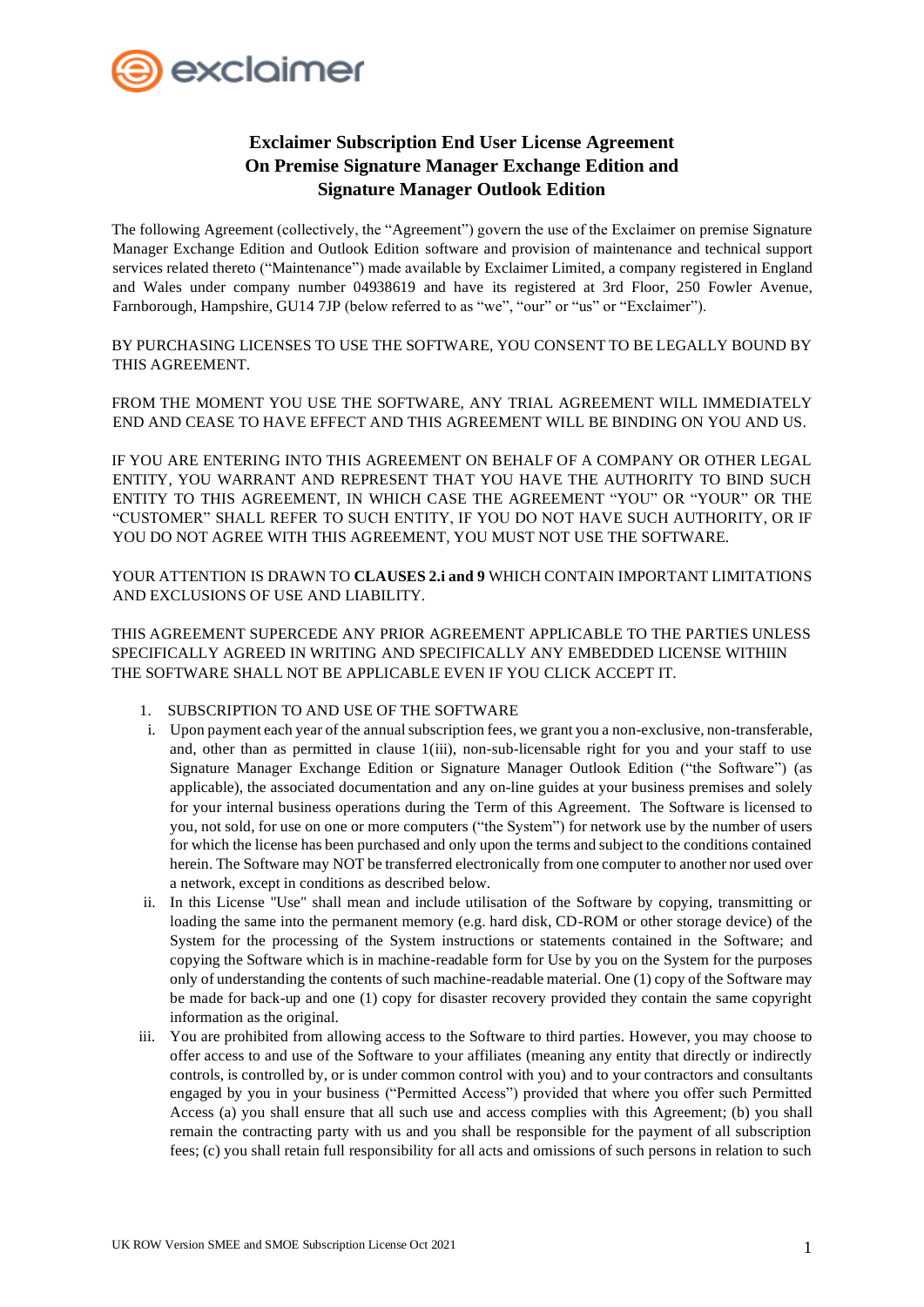

access to and use of the Software and you shall be liable for all acts and omissions of those with Permitted Access as if they were your own acts or omissions.

- iv. You agree that neither you nor your affiliates, contractors and consultants with Permitted Access shall take any action intended to interfere with or disrupt the Software or any other user's use of the Software.
- v. You agree to notify us immediately upon becoming aware of any unauthorised use or access of the Software.
- vi. You agree that you will:
	- a) Not use or access the Software for illegal, immoral or improper purposes;
	- b) Not use or access the Software to create products or services which compete with the Software;
	- c) Not include any part of the Software in another program, system, web-site, chat room or any unauthorised place;
	- d) except as may be allowed by any applicable law which is incapable of exclusion by agreement between the parties:
		- (i) not attempt to translate, copy, modify, duplicate, create derivative works from, frame, mirror, republish, download, display, transmit, or distribute all or any portion of the Software or underlying software in any form or media or by any means;
		- (ii) not attempt to reverse compile, disassemble, reverse engineer or otherwise reduce to human-perceivable form all or any part of the Software or the underlying software;
	- e) not license, sell, rent, loan, lease, transfer, assign, distribute, display, disclose, or otherwise commercially exploit, or otherwise make the Software available to any third party except those with Permitted Access;
	- f) not allow the Software to become the subject of any charge, lien or encumbrance;
	- g) not use the Software for bulk marketing purposes or in connection with automated mailing systems;
	- h) not use the Software in any manner which will or may breach any laws, rules, regulations and/or codes which are legally binding and which are applicable to the use of the Software (and underlying software);
	- i) maintain accurate and up-to-date records of the number and location of all copies of the Software and the number of users (or servers in the case of Auto Responder);
	- j) not use the Software in any manner or for a purpose not permitted by applicable export laws, regulations or sanctions; nor export or re-export the Software to any country, region, organisation or individual that is named as a restricted area or person on any applicable export laws, regulations or sanctions; and
	- k) within 14 days after the date of termination or discontinuance of this License for whatever reason, to destroy the Software and all upgrades or copies and uninstall all copies on Systems that it has been installed upon.
- 2. SUBSCRIPTION DURATION, FEES, BILLING AND RENEWAL
	- i. Subject to payment of the subscription fees, we shall provide the Software and Maintenance to you in accordance with the terms of this Agreement and as set out at [www.exclaimer.com/support/software-maintenance-agreement](http://www.exclaimer.com/support/software-maintenance-agreement) You are hereby notified and you acknowledge that the Software has been announced by us as "end of life" which means that the Software and the Maintenance will no longer be provided after 30 September 2024. We will not renew the subscription license thereafter.
	- ii. The initial subscription period for the Software is twelve (12) months ("Initial Period"). Following the expiry of the Initial Period your subscription shall continue automatically ("the Renewal Period") unless and until cancelled in accordance with clause 4 ii, or otherwise in accordance with this Agreement. The Initial Period and the Renewal Period(s) together are called "the Term".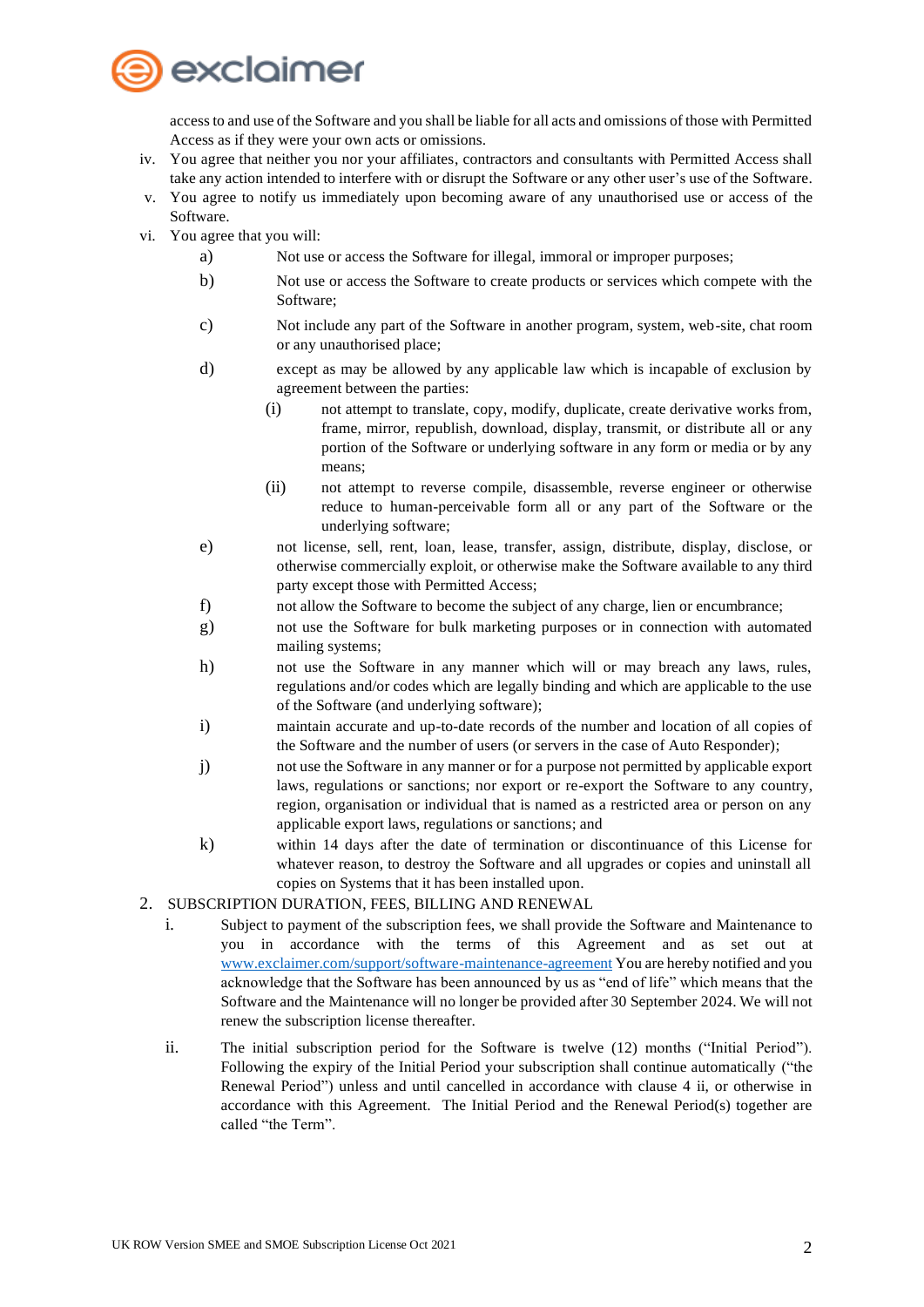

- iii. By subscribing to the Software, you agree to pay the subscription fees plus any applicable taxes and duties, if any, whether direct to us if you are purchasing the license from us or to your Exclaimer authorised reseller if you choose to buy the licenses through them.
- iv. Exclaimer reserves the right to change the subscription fees at the end of the Initial Period and each anniversary thereafter. Any such change shall be stated on Exclaimer's renewal invoice at the time but in no event shall any such increase be more than eight per cent. If you purchase through an authorised Exclaimer reseller, any increases will be notified to you by them.
- v. Unless otherwise agreed in writing by us our subscription fee is payable in advance based on the total user count declared by you at the start of the Initial Period and thereafter the actual user (or server as applicable) count on the anniversary of the Initial Period and during the Renewal Period (as applicable). For the purposes of this Agreement, "users" means the number of unique email addresses the Software adds signatures to.
- vi. If your user or server count (as applicable) increases during the Initial Period or any Renewal Period by more than 10% you must promptly submit an order for additional licenses to cover the excess use of the Software.
- 3. PAYMENT
	- i. During the registration process, we will be asked to choose your preferred payment method accepted by us for your subscription fees being either a) credit or debit card, b) direct debit (if available) or (c) purchase order and invoice. If you choose to pay by card and your card details change, you must notify us failing which your subscription could be suspended or terminated.
	- ii. If your subscription is cancelled by either you or us for whatever reason, we will not provide a refund or credit for any unused subscription period as we will incur costs as a result of the cancellation.
	- iii. We use a third-party intermediary to manage credit and debit card processing. This intermediary is not permitted to store, retain or use your billing information except as required to process your credit or debit card payment for us. You give us authority to share your information (including without limitation credit and debit card details) with the third-party intermediary for such purposes.
	- iv. We will email you with a copy of our invoice for the relevant payment period. It is your responsibility to ensure that we are updated on the email address to which you require invoices to be sent.
	- v. You shall pay each invoice submitted to you by us in full and cleared funds within fourteen (14) days of the date of the relevant invoice (the "Due Date"). Where you choose to pay by credit or debit card, you authorise us to charge your payment method automatically for the subscription fees payable under this Agreement.
	- vi. You are responsible for paying any taxes (including without limitation any sales, use or withholding taxes now or hereafter enacted), and any duties, levies, excises or tariffs (together "duties"), that are applicable to the Software. All payments hereunder shall be made without deduction for taxes or duties of any kind or nature.
	- vii. If you fail to pay any amount due from you under this Agreement on or before the Due Date for such amount, you shall pay interest on the overdue amount at the rate of four per cent (4%) per annum above the Bank of England's base rate from time to time. Such interest shall accrue on a daily basis from the Due Date until actual payment of the overdue amount, whether before or after judgment. You shall pay the interest together with the overdue amount.
	- viii. We may suspend your right to use the Software until all overdue payments have been made in full or, if you chose to purchase through an Exclaimer authorised reseller, if you have failed to pay them.
- 4. TERM AND TERMINATION
	- i. This Agreement will remain in force for the duration of the Term.
	- ii. You may cancel your subscription at the end of the Initial Period or at any time during Renewal Period by giving us 30 days prior notice in writing.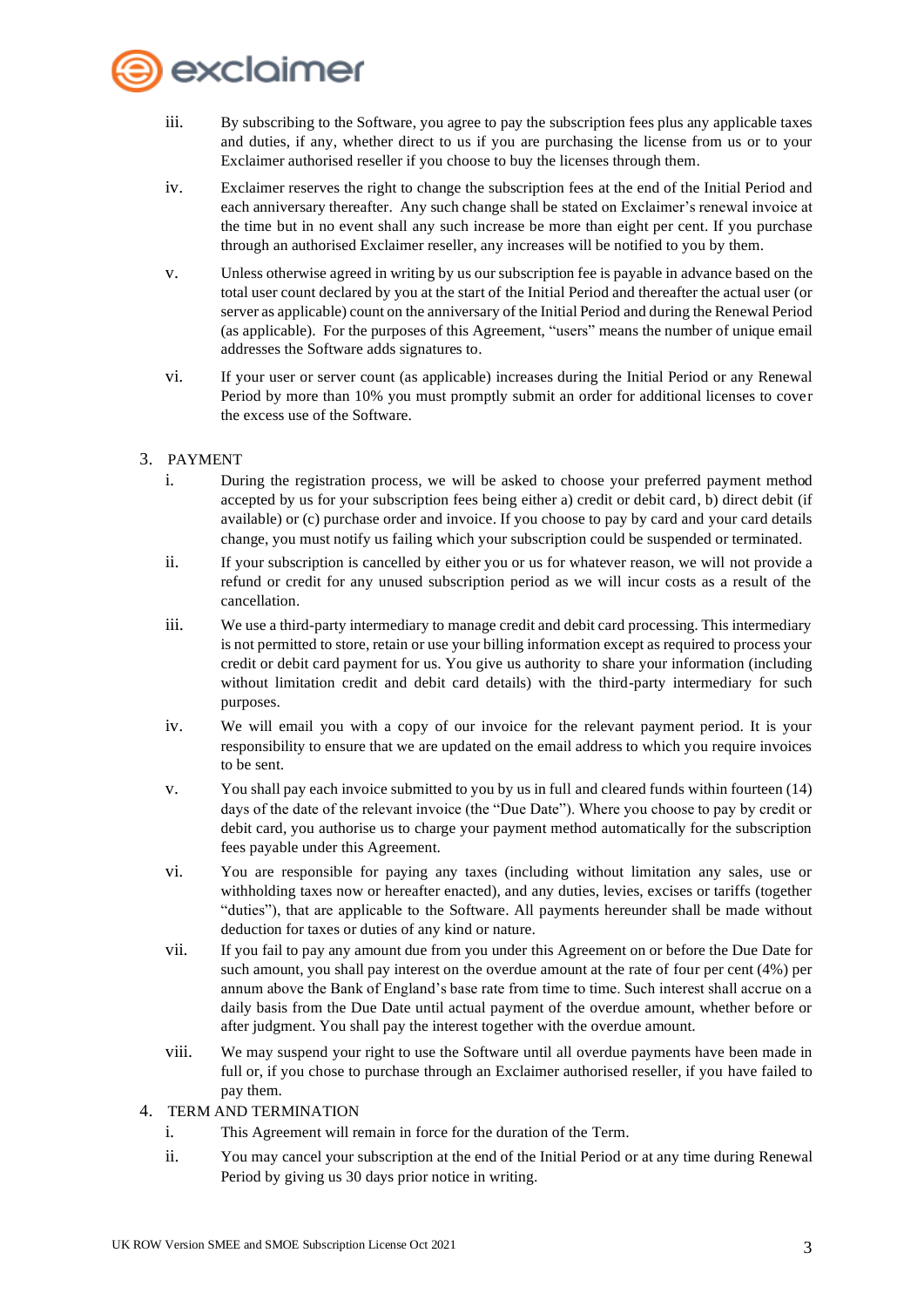

- iii. Without affecting any other right or remedy available to us, we may terminate this Agreement for convenience at the end of the Initial Period or at any time during the Renewal Period by giving you not less than 60 days' notice in writing.
- iv. Without affecting any other right or remedy available to it, either party may terminate this Agreement with immediate effect by giving written notice to the other party if:
	- a) the other party commits a material breach of any term of this Agreement which breach is irremediable or (if such breach is remediable) fails to remedy that breach within a period of 30 days after being notified in writing to do so;
	- b) the other party suspends, or threatens to suspend, payment of its debts or is unable to pay its debts as they fall due or admits inability to pay its debts or is deemed unable to pay its debts within the meaning of section 123 of the Insolvency Act 1986;
	- c) a petition is filed, a notice is given, a resolution is passed, or an order is made, for or in connection with the winding up of that other party other than for the sole purpose of a scheme for a solvent amalgamation of that other party with one or more other companies or the solvent reconstruction of that other party;
	- d) an application is made to court, or an order is made, for the appointment of an administrator, or if a notice of intention to appoint an administrator is given or if an administrator is appointed, over the other party;
	- e) person becomes entitled to appoint a receiver over the assets of the other party or a receiver is appointed over the assets of the other party;
	- f) the other party suspends or ceases, or threatens to suspend or cease, carrying on all or a substantial part of its business; or
	- g) any event occurs, or proceeding is taken, with respect to the other party in any jurisdiction to which it is subject that has an effect equivalent or similar to any of the events mentioned in clauses  $(b) - (f)$  inclusive above.
- v. Without affecting any other right or remedy available to us, we may terminate this Agreement with immediate effect by giving written notice to you if you fail to pay any amount due under this Agreement on the Due Date for payment and remain in default not less than 14 days after being notified in writing to make such payment or you have failed to pay your Exclaimer authorised reseller within 14 days after they have notified you in writing to make such payment.
- vi. On termination of this Agreement:
	- a) all licences granted under this Agreement shall immediately terminate and you shall immediately cease all use of the Software and shall procure that all those with Permitted Access cease the use of the Software; and
	- b) you shall immediately pay all sums due and / or invoiced by us in respect of fees payable under this Agreement; and
	- c) we may raise a further invoice which shall be payable immediately in respect of fees payable pursuant to this Agreement in respect of which we have not previously raised an invoice (for example for excess users).
- vii. Termination of this Agreement shall not affect any rights, remedies, obligations or liabilities of the parties that have accrued up to the date of termination or expiry.
- viii. Any provision of this Agreement that expressly or by implication is intended to come into or continue in force on or after termination or expiry of this Agreement shall remain in full force and effect.

# 5. INTELLECTUAL PROPERTY RIGHTS

- i. You acknowledge that we (or where applicable our licensor) own all rights, title and interest in and to all intellectual property rights in the Software, the associated documentation and on-line guides. This Agreement does not grant you any rights to the same other than the rights expressly set out in this Agreement.
- ii. You agree not to remove any copyright or proprietary notices used in connection with the Software. Certain marks, words and logos displayed as part of the Software, which may or may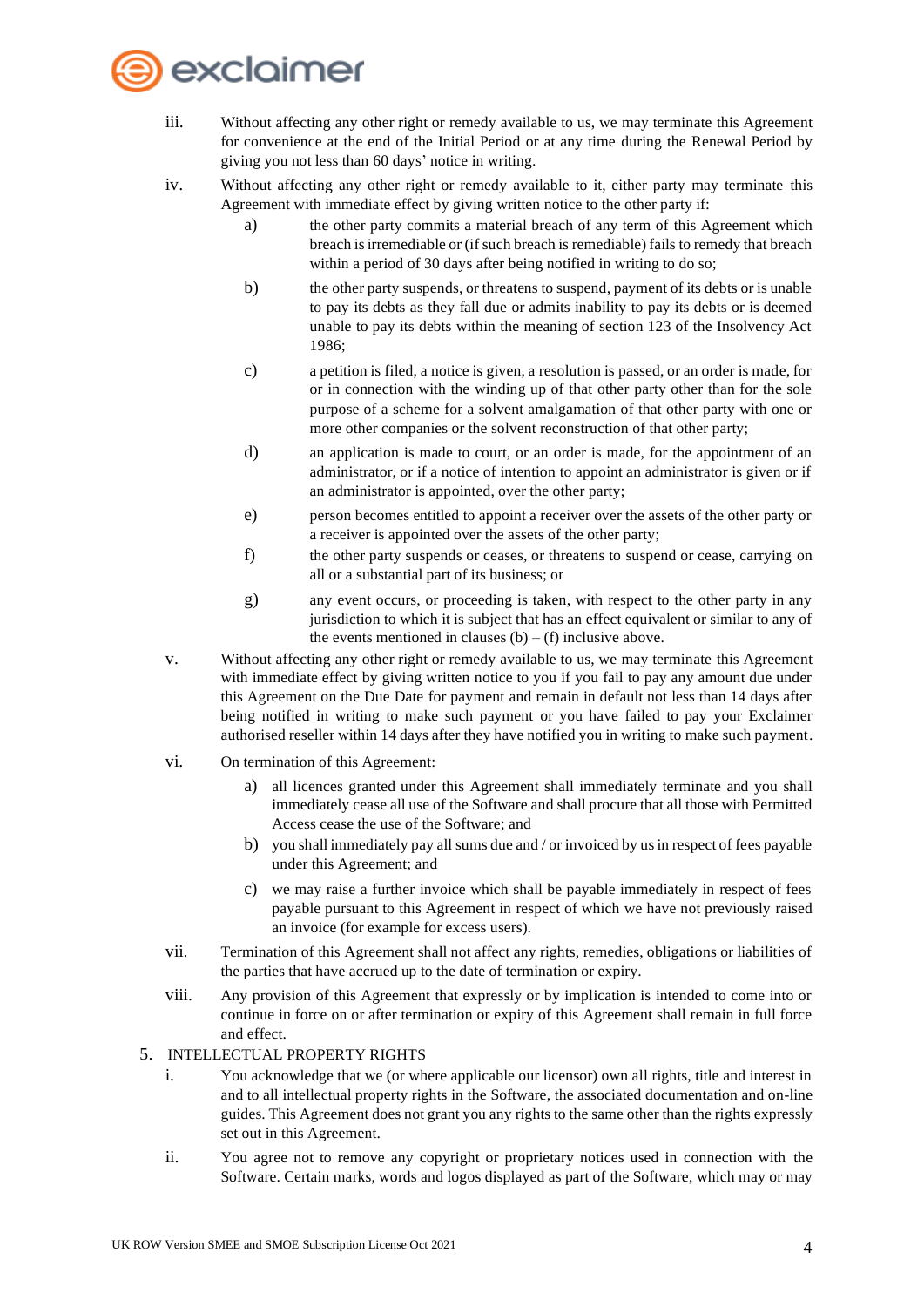

not be designated by a "™" "®" "SM" or other similar designation, constitute trademarks, trade names, or service marks belonging to us or our suppliers. You are not authorized to use any such marks. Ownership of all such marks and the goodwill associated with them remains with us or our suppliers.

iii. If any third party brings any claim or action or otherwise alleges that the use of the Software (or any part thereof) infringes any intellectual property rights of that third party (a "Claim") or you become aware of any intention by a third party to make a Claim then you shall immediately:

- a) give us written notice of the Claim, specifying in reasonable, clear, full and accurate detail the nature of the Claim;
- b) not make any admission of liability, agreement or compromise in relation to the Claim without our prior written consent (which we may in our sole and absolute discretion withhold);
- c) give us and our advisors access to your premises and your officers, representatives, directors, employees, sub-contractors and to any relevant documentations and records which are within your control and allow us and our advisors to take copies for the purposes of assessing the Claim;
- d) procure that we and our advisors are given access to those with Permitted Access on agreement equivalent to those set out in clause 5(iii)(c) above;
- e) provide such assistance in managing, negotiating, settling and resolving the Claim as we reasonably request; and
- f) allow us to have full conduct of the Claim including without limitation its management, negotiation, settlement and resolution.
- 6. CONFIDENTIALITY
	- i. The parties may not disclose or make available information which is proprietary or confidential and which is marked as "Confidential" or which would be regarded as confidential by a reasonable business person (the "Confidential Information"). Confidential Information shall include (but not be limited to) details of the Software, the associated documentation, on-line guides, and the technology and software used to provide and use the Software.
	- ii. The parties agree not to use the Confidential Information of the other party for any purpose other than the use of or provision of the Software in accordance with this Agreement. The parties agree not to disclose the Confidential Information of the other party to third parties and agree that they will restrict its disclosure to their employees who need to have the Confidential Information in order to carry out their employment duties. We may disclose your Confidential Information to persons of the type detailed in clause 11vi where we exercise our rights thereunder. Where we do this, we will put in place with such persons confidentiality obligations equivalent to those set out in this clause 6.

#### 7. DATA PROTECTION

i. We will process your personal information in accordance with our privacy policy stated at <https://www.exclaimer.com/company/privacy-policy>

# 8. SERVICE LEVELS AND WARRANTY

- i. We will use reasonable skill and care in providing Maintenance to you up to 30 September 2024. We also undertake to you that the Software will comply in all material respects with the published specification for the same.
- ii. If the Software is defective in any way, then to the extent that such defect or unavailability is caused by a breach of this Agreement by us, we will, at our expense, use reasonable endeavours to correct any such defect promptly. Similarly, if you advise us that we have failed to take reasonable skill and care in the provision of Maintenance, we will correct any such failure promptly. Such correction is your sole and exclusive remedy for any breach of the undertakings set out in clause 8i.
- iii. Notwithstanding the foregoing, we do not warrant that use of the Software will be uninterrupted or error-free.
- v. Save as expressly provided for in this Agreement, the Software is provided "as is" and all warranties or conditions of any kind including, but not limited to, the implied warranties or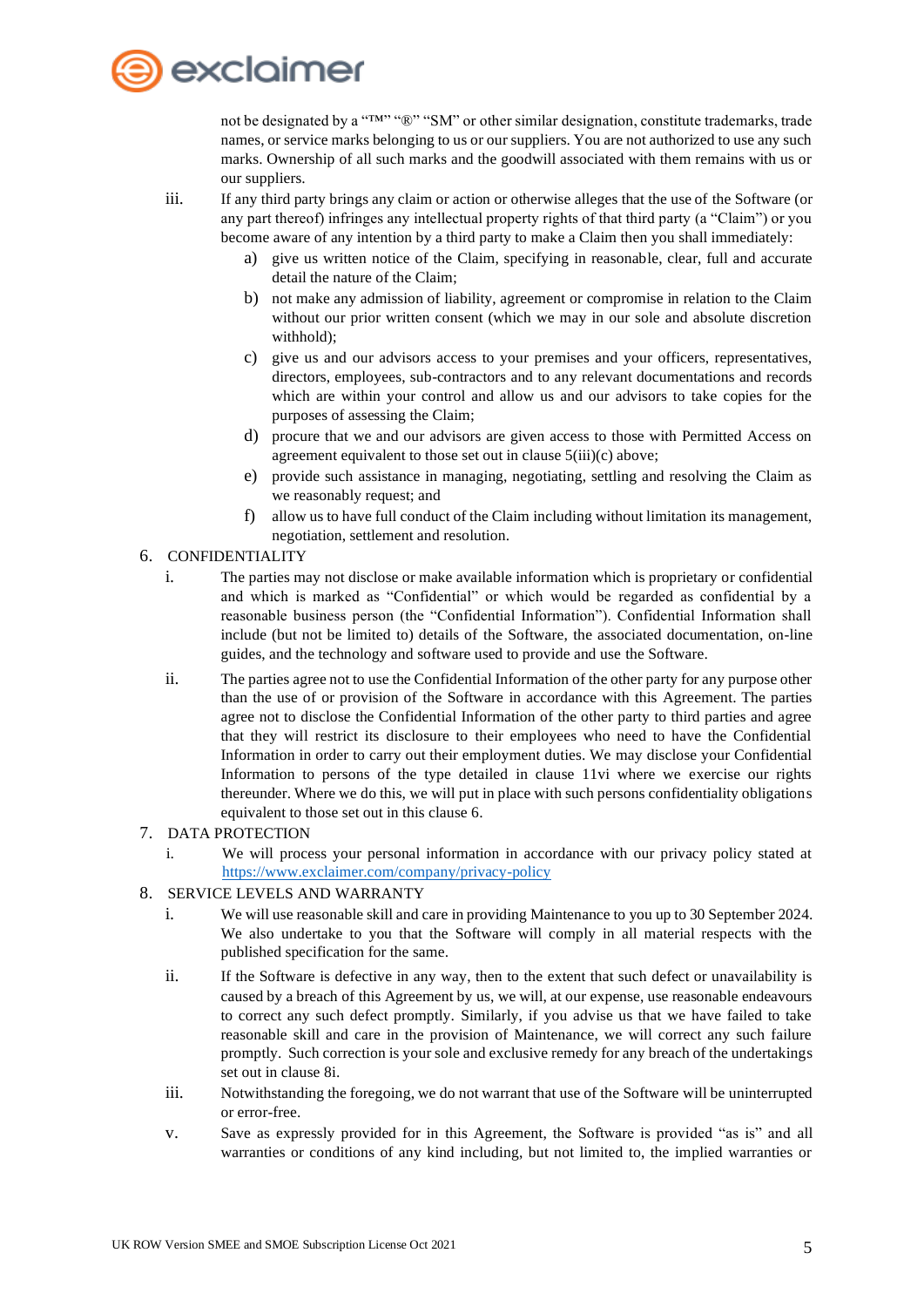

conditions of satisfactory quality, fitness for a particular purpose and sections 3, 4 and 5 of the Supply of Goods and Services Act 1982 are excluded.

- vi. We provide no assurance or guarantee that the Software will provide a solution to your specific needs. The Software is not bespoke or tailored to you and we do not warrant that the Software will meet your requirements. We offer no refund where you purchase the Software and then decide that it is not suitable for your requirements or is not required for any reason. We offer a trial service which allows you to evaluate the Software - we recommend you use this prior to purchasing the Software. Where you do not use the trial service to evaluate the suitability of the Software prior to purchase, you will still not be entitled to a refund where you purchase the Software.
- 9. OUR LIABILITY
	- i. Nothing in this Agreement shall limit or exclude our liability for:
		- a) death or personal injury caused by negligence;
		- b) fraud or fraudulent misrepresentation; or
		- c) breach of the Agreement implied by section 2 of the Supply of Goods and Services Act 1982 (title and quiet possession); or
		- d) any other liability which cannot be limited or excluded by applicable law.
	- ii. Subject to clause 9 i, we shall not be liable to you, whether in contract, tort (including without limitation negligence), for breach of statutory duty, or otherwise, arising under or in connection with this Agreement for:
		- a) loss of profits;
		- b) loss of sales or business, business opportunity or goodwill;
		- c) loss or corruption of data or information;
		- d) loss of agreements or contracts;
		- e) loss of anticipated savings;
		- f) loss of or damage to goodwill;
		- g) loss of use or corruption of software, data or information; or
		- h) any indirect, special or consequential loss.
	- iii. Subject to clauses 9 i and 9 ii, our maximum liability to you per claim or series of connected claims under or in connection with this Agreement, whether in contract, tort (including without limitation negligence), for breach of statutory duty, or otherwise, arising under or in connection with this Agreement shall be limited to the greater of (a) 125% of the fees paid by you to us in the 12 months' period preceding the date of the incident(s) giving rise to the relevant claim and (b) £10,000 (ten thousand pounds).
	- iv. Any email disclaimer texts provided or made available by us are purely for example purposes and we do not warrant the legality or accuracy of these examples or accept any liability for them.

### 10. FORCE MAJEURE

- i. The following definition is used in this clause 10:
	- a) "Force Majeure Event" means any circumstance not within a party's reasonable control including, without limitation:
		- 1) acts of God, flood, drought, earthquake or other natural disaster;
		- 2) epidemic or pandemic;
		- 3) terrorist attack, civil war, civil commotion or riots, war, threat of or preparation for war, armed conflict, imposition of sanctions, embargo, or breaking off of diplomatic relations;
		- 4) any law or any action taken by a government or public authority, including without limitation imposing an export or import restriction, quota or prohibition;
		- 5) collapse of buildings, fire, explosion or accident;
		- 6) any labour or trade dispute, strikes, industrial action or lockouts;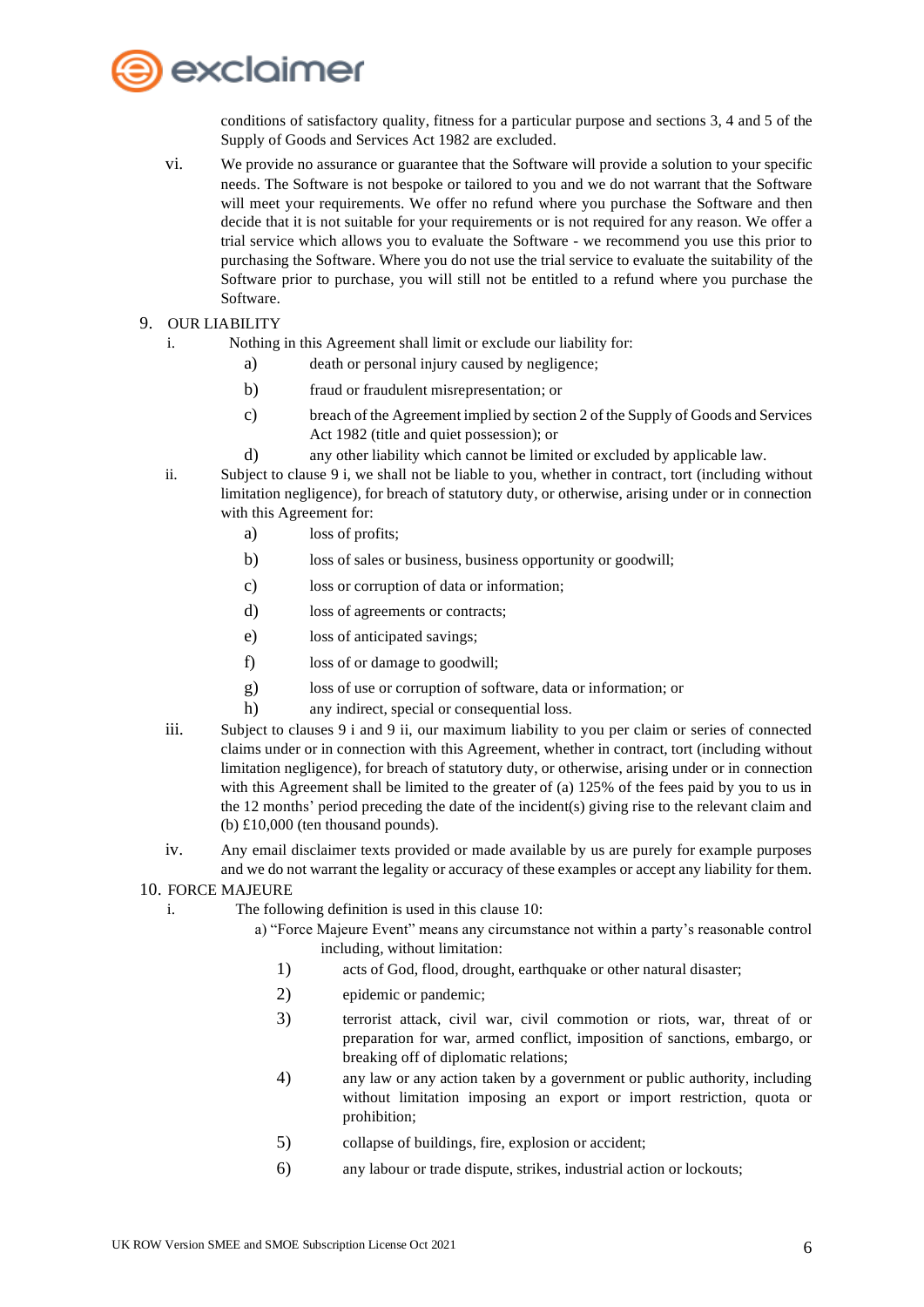

- 7) non-performance by suppliers or subcontractors; and
- 8) interruption or failure of utility service or telecommunications network.
- ii. Provided it has complied with clause 10 iii, if a party is prevented, hindered or delayed in or from performing any of its obligations under this Agreement by a Force Majeure Event (Affected Party), the Affected Party shall not be in breach of this Agreement or otherwise liable for any such failure or delay in the performance of such obligations. The time for performance of such obligations shall be extended accordingly.
- iii. The Affected Party shall:

a) as soon as reasonably practicable after the start of the Force Majeure Event, notify the other party in writing of the Force Majeure Event, the date on which it started, its likely or potential duration, and the effect of the Force Majeure Event on its ability to perform any of its obligations under this Agreement; and

- b) use reasonable endeavours to mitigate the effect of the Force Majeure Event on the performance of its obligations.
- iv. If the Force Majeure Event prevents, hinders or delays the Affected Party's performance of its obligations for a continuous period of more than 30 days, the party not affected by the Force Majeure Event may terminate this Agreement by giving not less than 14 days' written notice to the Affected Party.

#### 11. GENERAL

- i. No failure or delay by either party in enforcing its rights or remedies shall prejudice or restrict any rights or remedies available to it. No waiver of any rights or remedies available to either party or of any breach of any contractual Agreement shall be valid unless in writing signed by the waiving party. A waiver shall not be deemed a waiver of any subsequent breach or default.
- ii. Subject to clause 2iv, we may amend this Agreement from time to time at our discretion. All revised term will be published on our website at <https://www.exclaimer.com/company/legal/eula> and shall be effective as against you on the anniversary of the Initial Period or during any Renewal Period as appropriate. If you do not agree with the revisions made to our Agreement, you will have the right to terminate the license by giving us 30 days' notice in writing any time thereafter.
- iii. The parties agree to comply with all applicable anti-bribery, corruption and anti-money laundering laws and regulations.
- iv. Save as set out in clause 2iv and 11ii, no variation of this Agreement shall be effective unless in writing and signed by the parties (or their appointed representatives).
- v. If any provision or part-provision of this Agreement is or becomes invalid, illegal or unenforceable, it shall be deemed modified to the minimum extent necessary to make it valid, legal and enforceable. If such modification is not possible, the relevant provision or partprovision shall be deemed deleted. Any modification to or deletion of a provision or partprovision under this clause shall not affect the validity and enforceability of the rest of this Agreement.
- vi. This Agreement is personal to you and you shall not assign, transfer, mortgage, charge, subcontract, declare a trust over or deal in any other manner with any of your rights and obligations under this Agreement.
- vii. We may at any time assign, transfer, mortgage, charge, subcontract, declare a trust over or deal in any other manner with any or all of our rights under this Agreement. You agree that you shall, on request, provide reasonable assistance to us as required to give effect to this clause 11 vii.
- viii. Unless expressly stated to the contrary in this Agreement (including without limitation under clauses 2iv and 11ii), all notices given to a party under or in connection with this Agreement shall be in writing and shall be delivered by hand, by pre-paid recorded delivery or by pre-paid tracked airmail at its registered office (if a company) or its principal place of business (in any other case). Notices shall be deemed to have been received:
	- a) when delivered, if delivered by hand;
	- b) on the fourth day after posting if sent by pre-paid recorded delivery; or
	- c) on the tenth day after posting, if posted by pre-paid tracked airmail.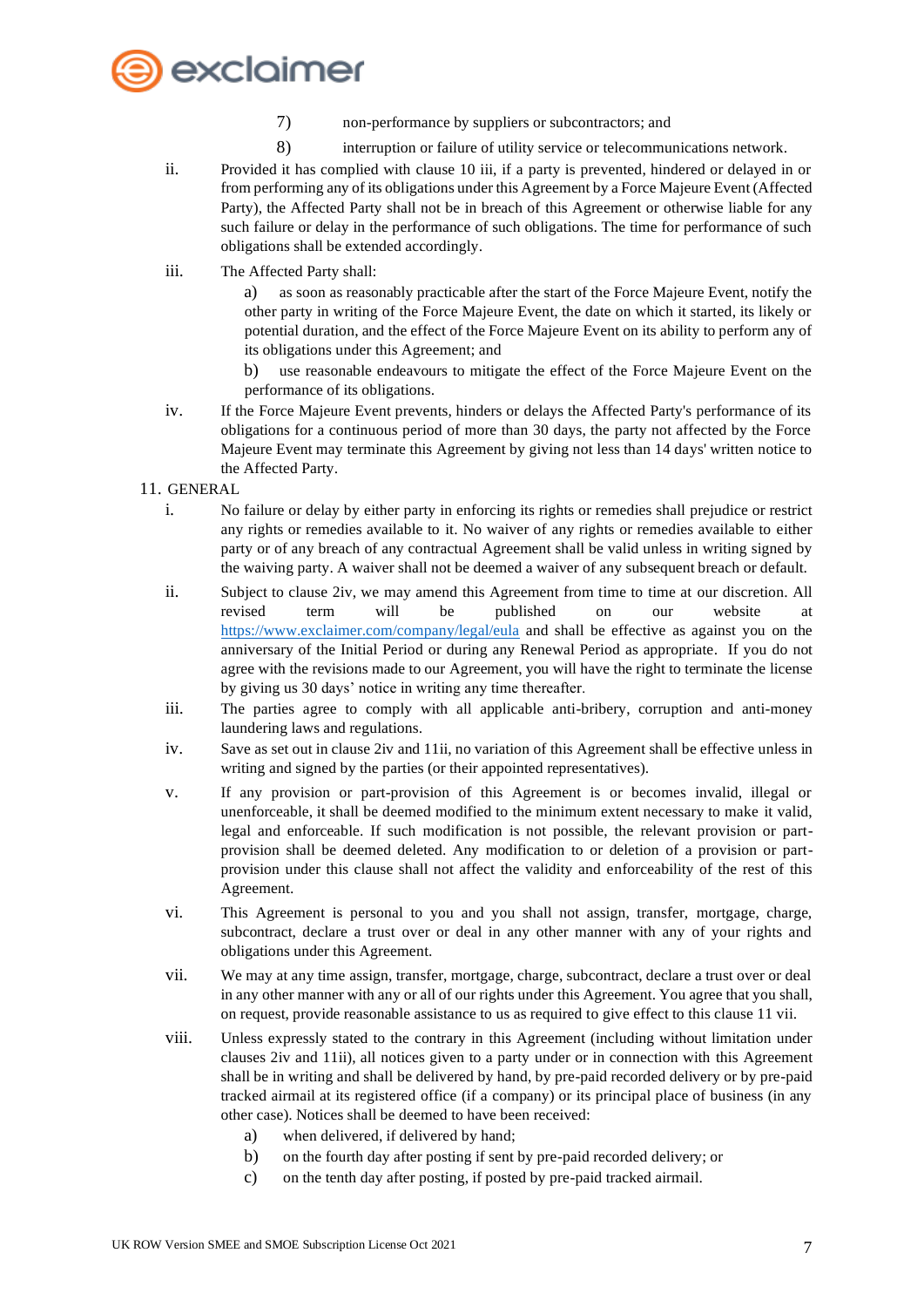

This clause does not apply to the service of any proceedings or other documents in any legal action or, where applicable, any arbitration or other method of dispute resolution.

- ix. No one other than a party to this Agreement, their successors and permitted assignees, shall have any right to enforce any of the Agreement whether under the Contracts (Rights of Third Parties) Act 1999 or otherwise.
- x. This Agreement contains the whole agreement between you and us in relation to their subject matter and supersede all prior agreements, promises, assurances, warranties, representations, arrangements and understandings between you and us relating to that subject matter.
- xi. Each party agrees that it shall have no remedies in respect of any statement, representation, assurance or warranty (whether made innocently or negligently) that is not set out in this Agreement. Each party agrees that it shall have no claim for innocent or negligent misrepresentation or negligent misstatement based on any statement in this Agreement.
- xii. Nothing in this Agreement is intended to, or shall be deemed to, establish any partnership or joint venture between any of the parties, constitute any party the agent of another party, nor authorise any party to make or enter into any commitments for or on behalf of any other party.
- xiii. The parties hereby agree that this Agreement and any dispute or claim (including without limitation non-contractual disputes or claims) arising out of or in connection with this Agreement or their subject matter or formation shall be governed by and construed in accordance with the laws of England. The parties hereby irrevocably submit to the exclusive jurisdiction of the English courts to settle any dispute or claim (including without limitation-contractual disputes or claims) arising out of or in connection with this Agreement or their subject matter or formation.
- xiv. The third party license terms set out in the Schedule hereto shall apply to you in respect of the third party software.